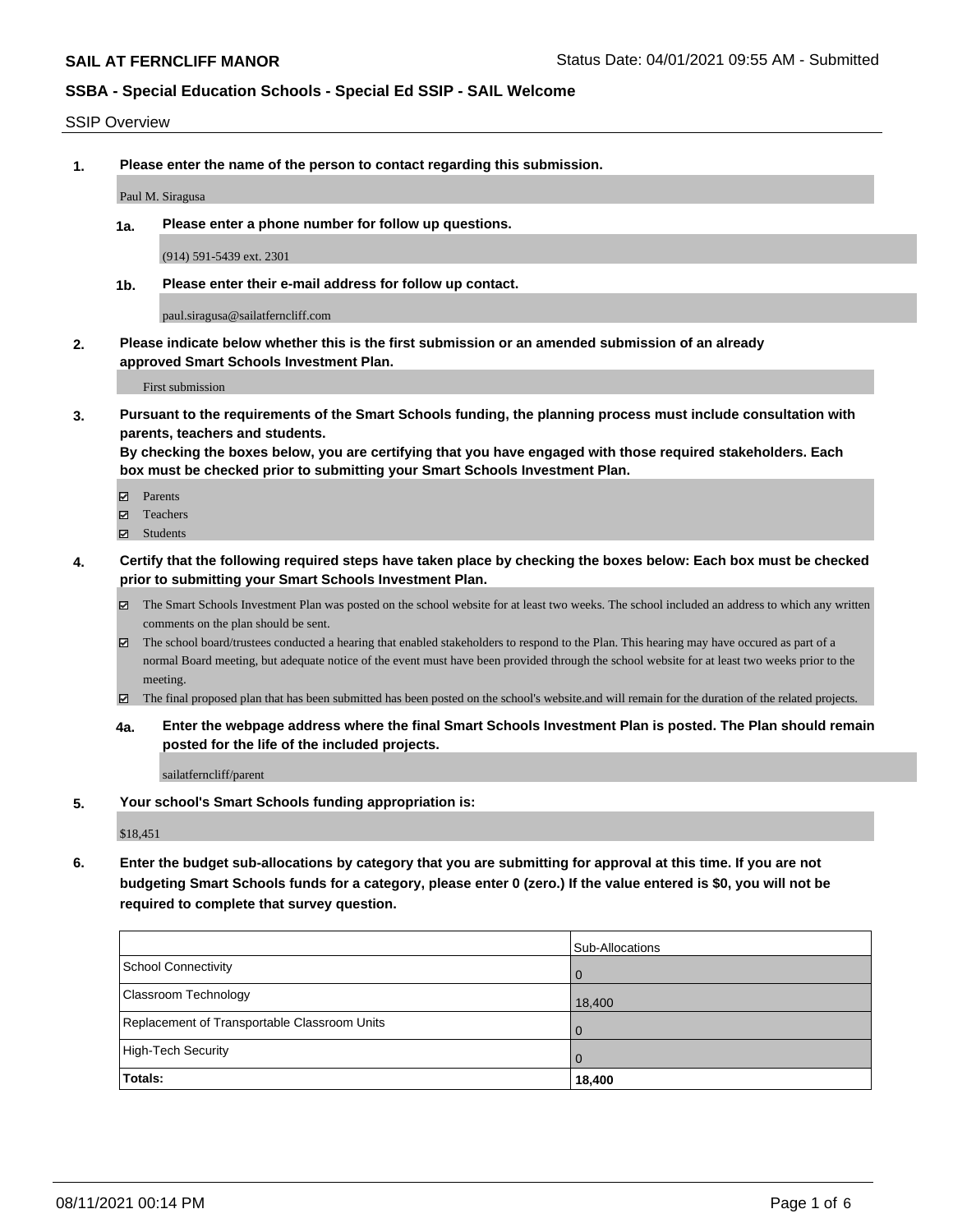School Connectivity

**1. Describe how you intend to use Smart Schools funds for high-speed broadband and/or wireless connectivity projects in school buildings.**

(No Response)

**2. Describe how the school plans to use digital connectivity and technology to improve teaching and learning.**

(No Response)

**3. Does your School Connectivity project require new construction or substantially altered space and result in capitalized cost in excess of \$100,000?**

(No Response)

**4. If you are submitting an allocation for School Connectivity complete this table. Note that the calculated Total at the bottom of the table must equal the Total allocation for this category that you entered in the SSIP Overview overall budget.** 

|                                            | Sub-Allocation |
|--------------------------------------------|----------------|
| Network/Access Costs                       | (No Response)  |
| Outside Plant Costs                        | (No Response)  |
| School Internal Connections and Components | (No Response)  |
| <b>Professional Services</b>               | (No Response)  |
| Testing                                    | (No Response)  |
| Other Upfront Costs                        | (No Response)  |
| <b>Other Costs</b>                         | (No Response)  |
| Totals:                                    | 0              |

**5. Please detail the type, quantity, per unit cost and total cost of the eligible items under each sub-category. This is especially important for any expenditures listed under the "Other" category. All expenditures must be eligible for tax-exempt financing to be reimbursed with Smart Schools funds. Sufficient detail must be provided so that we can verify this is the case. If you have any questions, please contact us directly through smartschools@nysed.gov. Add rows under each sub-category for additional items, as needed.**

| each type.<br>(No Response)      | (No Response)          | (No Response) | (No Response) | (No Response)     |
|----------------------------------|------------------------|---------------|---------------|-------------------|
|                                  |                        |               |               |                   |
| Repeat to add another item under |                        |               |               |                   |
| ∣type.                           |                        |               |               |                   |
| Select the allowable expenditure | I Item to be purchased | Quantity      | Cost per Item | <b>Total Cost</b> |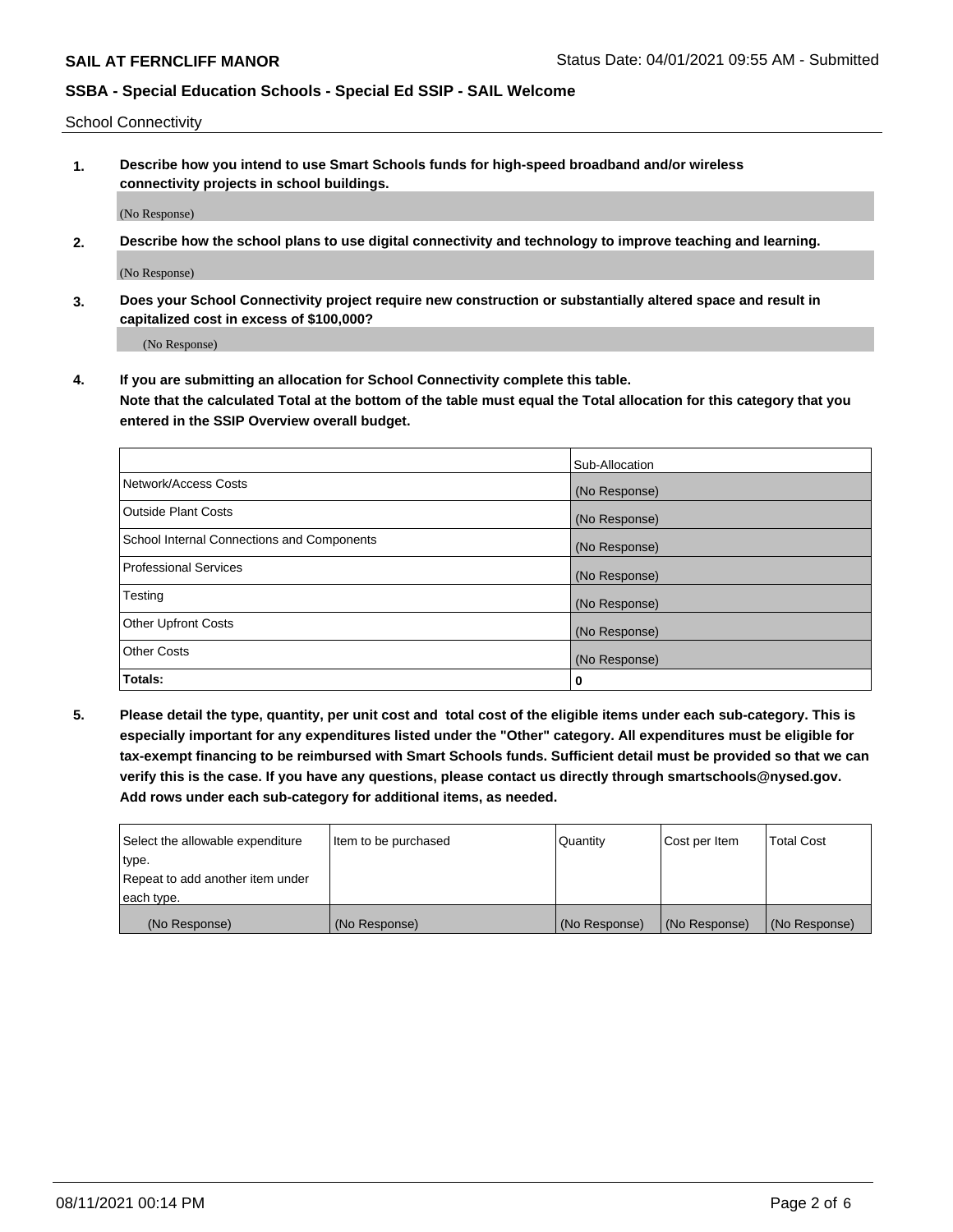Classroom Learning Technology Equipment (Devices)

**1. Describe the devices you intend to purchase and their compatibility with existing or planned platforms or systems.**

The Inspiron Desktops and accompanying Headsets and Webcams will serve as an important upgrade to our existing technology at SAIL. Presently all of our classrooms are equipped with Interactive Whiteboards and the school building has Wi-Fi capability. The chromebooks will assist our classroom staff with daily instruction and provide an opportunity for some students to utilize technology that they may otherwise not have access to on a regular basis. This additional equipment will not only enhance our instructional program for our in-person learners but will provide a much needed enhancement for those students learning remotely.

## **2. Describe how the proposed technology purchases will improve teaching and learning inside or outside of the classroom.**

The Inspiron Desktops will enable staff to effectively reach our students who have opted for remote learning. Additionally, this equipment will provide staff with the ability to connect with those students and allow them to participate during all in-person instruction as it is occurring live. Students receiving remote instruction can then actively participate with their classmates during the school day. The Chromebooks will be utilized to enhance in-person instruction for our kinesthetic and visual learners. Programs will be uploaded to assist with many areas of instruction and allow students to access the many educational websites available to them.

**3. To ensure the sustainability of technology purchases made with Smart Schools funds, schools must have a plan to maintain and support technology purchases reimbursed with Smart Schools funds. This sustainability plan should support recurring costs of use that are ineligible for Smart Schools funding such as device maintenance, technical support, Internet and wireless fees, maintenance of hotspots, staff professional development, building maintenance and the replacement of incidental items.**

 $\boxtimes$  By checking this box, you certify that the school has a sustainability plan as described above.

**4. Schools must ensure that devices purchased with Smart Schools funds will be distributed, prepared for use, maintained and supported appropriately. Schools must maintain detailed device inventories in accordance with generally accepted accounting principles.**

By checking this box, you certify that the school has a distribution and inventory management plan and system in place.

- **5. Schools must contact the SUNY/CUNY teacher preparation program that supplies the largest number of its new teachers to request advice on innovative uses and best practices at the intersection of pedagogy and educational technology.**
	- By checking this box, you certify that you have contacted the SUNY/CUNY teacher preparation program that supplies the largest number of your new teachers to request advice on these issues.
	- **5a. Please enter the name of the SUNY or CUNY Institution that you contacted.**

SUNY Albany

**5b. Enter the primary Institution phone number.**

518 442-4988

**5c. Enter the name of the contact person with whom you consulted and/or will be collaborating with on innovative uses of technology and best practices.**

Christy Smith

**6. If you are submitting an allocation for Classroom Educational Technology, complete this table. Note that the calculated Total at the bottom of the table must equal the Total allocation for this category that you entered in the SSIP Overview overall budget.**

|                         | Sub-Allocation |
|-------------------------|----------------|
| Interactive Whiteboards | (No Response)  |
| Computer Servers        | (No Response)  |
| Desktop Computers       | 10,100         |
| <b>Laptop Computers</b> | 3,200          |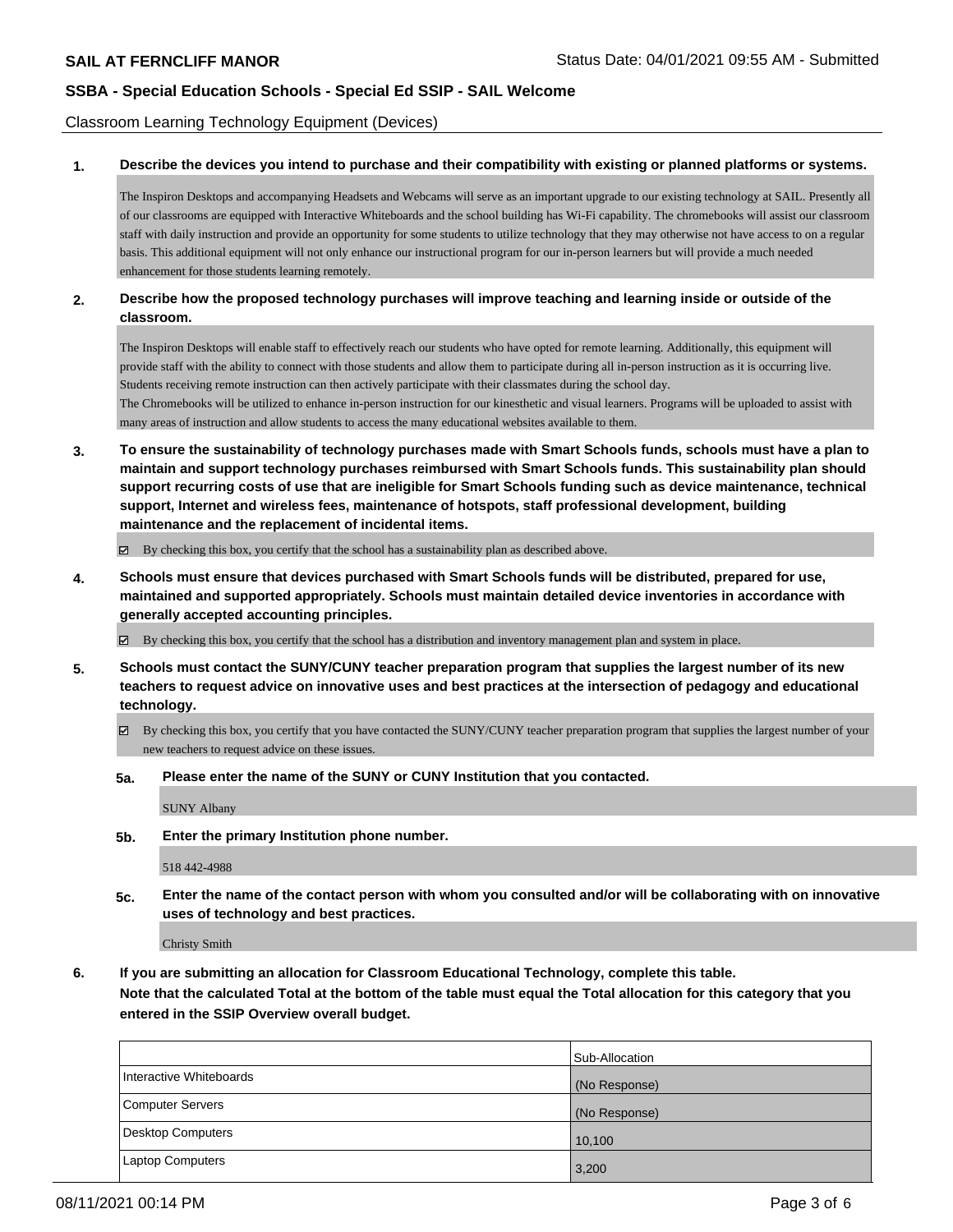Classroom Learning Technology Equipment (Devices)

|                    | Sub-Allocation |
|--------------------|----------------|
| Tablet Computers   | (No Response)  |
| <b>Other Costs</b> | 5,100          |
| Totals:            | 18,400         |

**7. Please detail the type, quantity, per unit cost and total cost of the eligible items under each sub-category. This is especially important for any expenditures listed under the "Other" category. All expenditures must be capital bond eligible to be reimbursed with Smart Schools funds. If you have any questions, please contact us directly through smartschools@nysed.gov.**

**Add rows under each sub-category for additional items, as needed.**

| Select the allowable expenditure | Item to be purchased       | Quantity | Cost per Item | Total Cost |
|----------------------------------|----------------------------|----------|---------------|------------|
| type.                            |                            |          |               |            |
| Repeat to add another item under |                            |          |               |            |
| each type.                       |                            |          |               |            |
| <b>Desktop Computers</b>         | <b>Inspiron Desktop</b>    | 10.00    | 1,010         | 10,100     |
| <b>Other Costs</b>               | <b>Monitors</b>            | 10.00    | 210           | 2,100      |
| <b>Other Costs</b>               | Bluetooth Headset & Webcam | 10.00    | 300           | 3,000      |
| <b>Laptop Computers</b>          | Chromebooks                | 8.00     | 400           | 3,200      |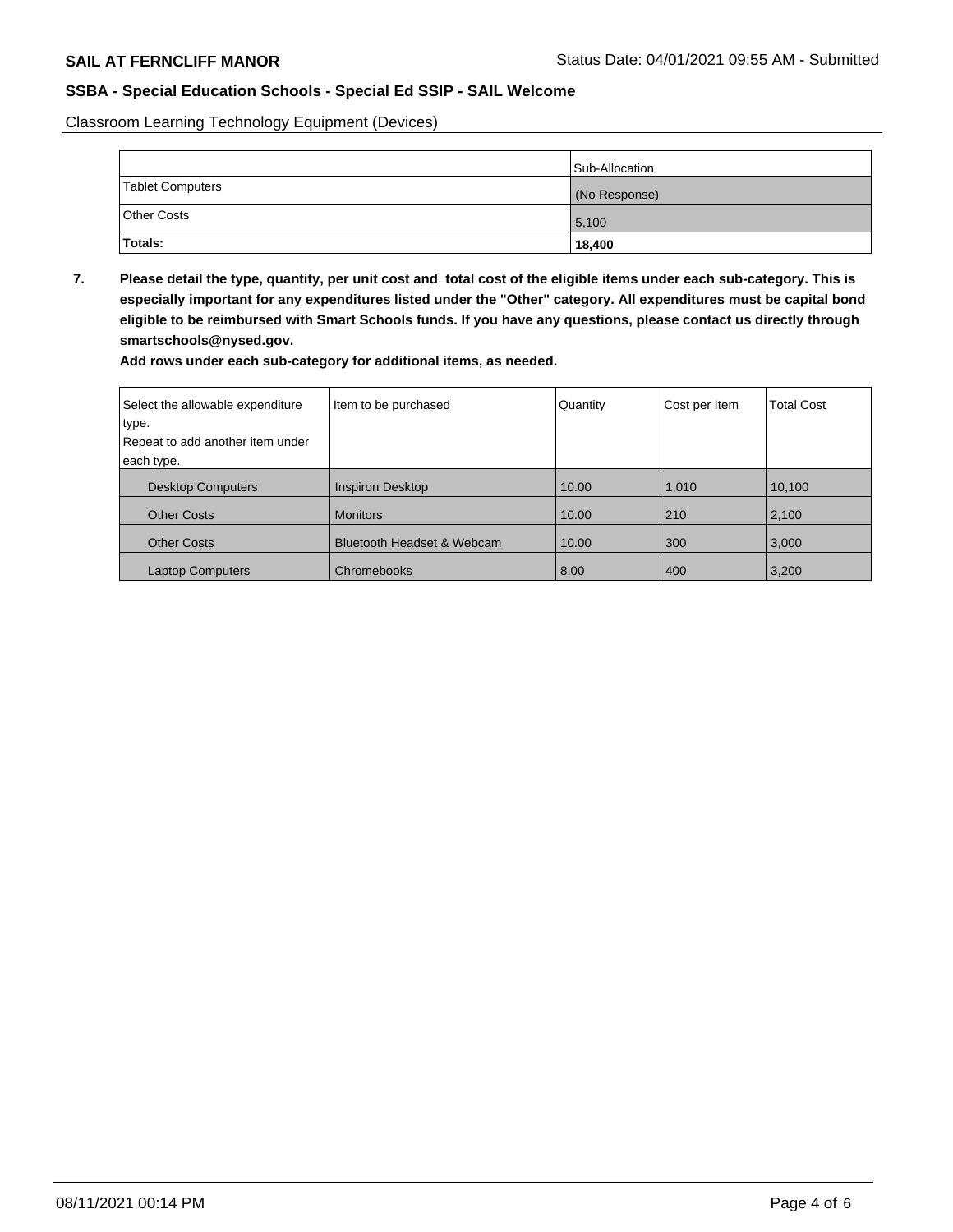Replace/Modernize Transportable Classrooms

**1. Describe the school's plan to construct, enhance or modernize education facilities to provide high-quality instructional space by replacing transportable classrooms.**

(No Response)

**2. Does your Classroom Trailer project require new construction or substantially altered space and result in capitalized cost in excess of \$100,000?**

(No Response)

**3. If you have made an allocation for Replace Transportable Classrooms, complete this table. Note that the calculated Total at the bottom of the table must equal the Total allocation for this category that you entered in the SSIP Overview overall budget.**

|                                                | Sub-Allocation |
|------------------------------------------------|----------------|
| Construct New Instructional Space              | (No Response)  |
| Enhance/Modernize Existing Instructional Space | (No Response)  |
| Other Costs                                    | (No Response)  |
| Totals:                                        | 0              |

**4. Please detail the type, quantity, per unit cost and total cost of the eligible items under each sub-category. This is especially important for any expenditures listed under the "Other" category. All expenditures must be capital bond eligible to be reimbursed with Smart Schools funds. If you have any questions, please contact us directly through smartschools@nysed.gov.**

**Add rows under each sub-category for additional items, as needed.**

| Select the allowable expenditure | lltem to be purchased | Quantity      | Cost per Item | <b>Total Cost</b> |
|----------------------------------|-----------------------|---------------|---------------|-------------------|
| type.                            |                       |               |               |                   |
| Repeat to add another item under |                       |               |               |                   |
| each type.                       |                       |               |               |                   |
| (No Response)                    | (No Response)         | (No Response) | (No Response) | (No Response)     |